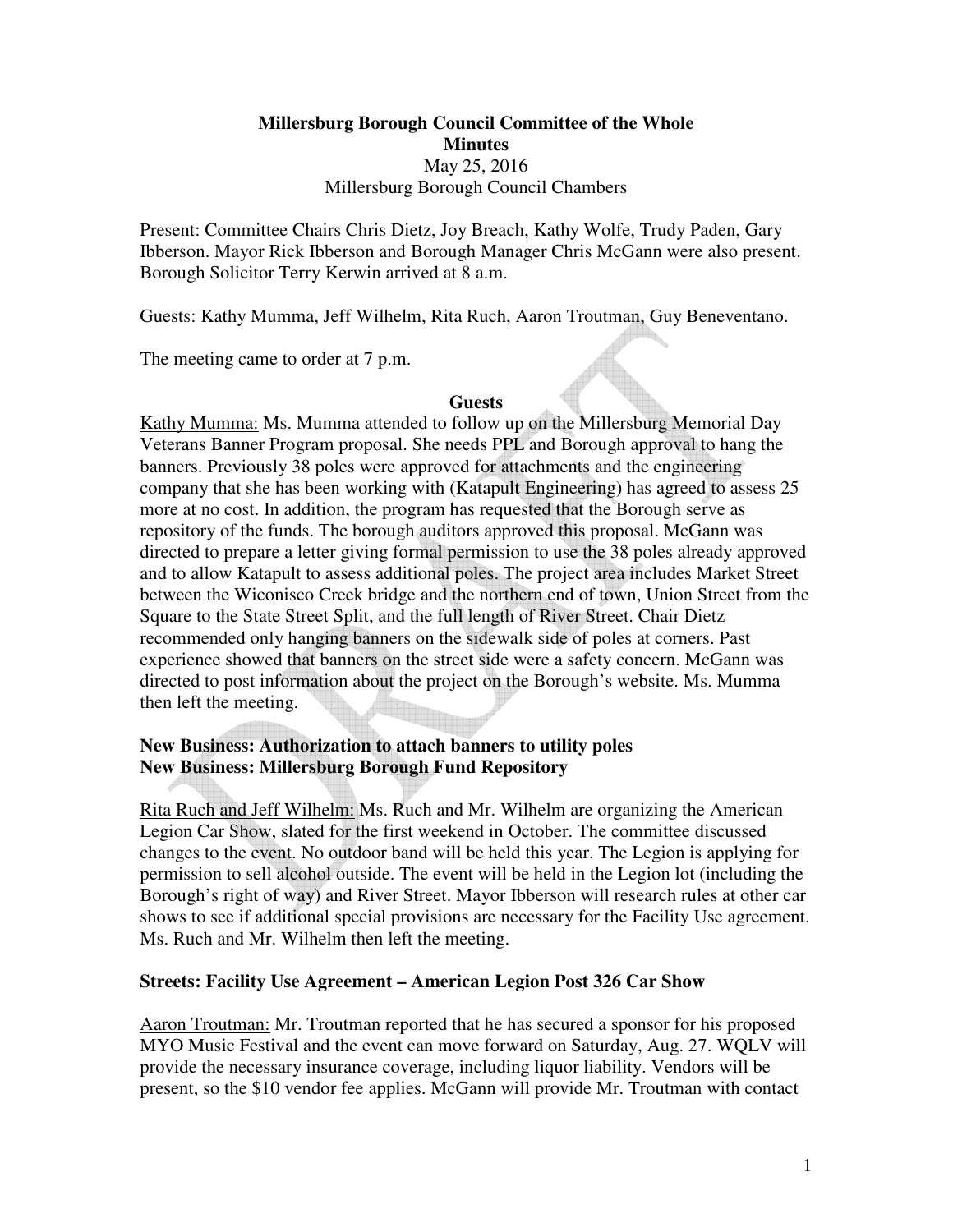information for the constables and fire police. This will be a BYOB event and procedures will be in place to prevent underage drinking and possession of excessive amounts of alcohol by participants. Proceeds from the event will be donated to the Borough's Capital Improvement Account to fund park improvements. Six performers will do 45 minute sets between 1 p.m. and 6:45 p.m. Mr. Troutman signed the Facility Use request and then left the meeting.

## **Parks: Facility Use Request – MYO Music Festival**

Guy Beneventano, Esquire: Mr. Beneventano was appointed as solicitor for the Zoning Hearing Board at the last Borough Council meeting following the Planning Commission's review and recommendation. He attended to discuss the Borough's vision for the zoning ordinance and to discuss some of the legal and technical aspects. He made it clear that the Zoning Hearing Board is distinct from the Borough Council and it is possible that the two entities could be adversaries in legal proceedings. There was also a discussion about when the zoning hearing board would need to convene. If the Zoning Officer determines that building plans are not in compliance with the ordinance, then the applicant has a right to appeal that decision to the Zoning Hearing Board. Mr. Beneventano offered to review the current ordinance draft and the proposed zoning ordinance application free of charge. Finally, the Council reviewed the changes requested by the Planning Commission at their last meeting (see Planning Commission Meeting minutes of May 9, 2016). Eight items were reviewed. A frequently asked questions (FAQ) was suggested and a number of minor wording changes were made. Committee members requested additional clarification on point 4 (see planning commission minutes). There was also discussion of point 7 regarding the regulation of communications towers. After discussion, the committee decided not to pursue regulation at this time. Following the discussion, Mr. Beneventano left the meeting.

# **Old Business: Zoning Ordinance Edits Old Business: Set and Advertise Public Hearing**

### **Employee Relations**

Overtime Rules: The Committee briefly discussed new overtime rules set by the U.S. Department of Labor. Beginning Dec. 1, 2016 any salaried employee earning less than \$47,476 must be paid for overtime beyond 40 hours worked in a week. This affects the salary of Manager McGann. This will not have a significant impact on the 2016 budget as the Manager typically has only limited overtime in December. McGann did prepare a list of typical overtime periods and Chair Paden requested a copy. This expense will be considered for the 2017 Budget.

#### **Executive Session**

Executive Session: The Committee met with Solicitor Kerwin in executive session for an employee matter and a legal matter. Solicitor Kerwin left after the executive session.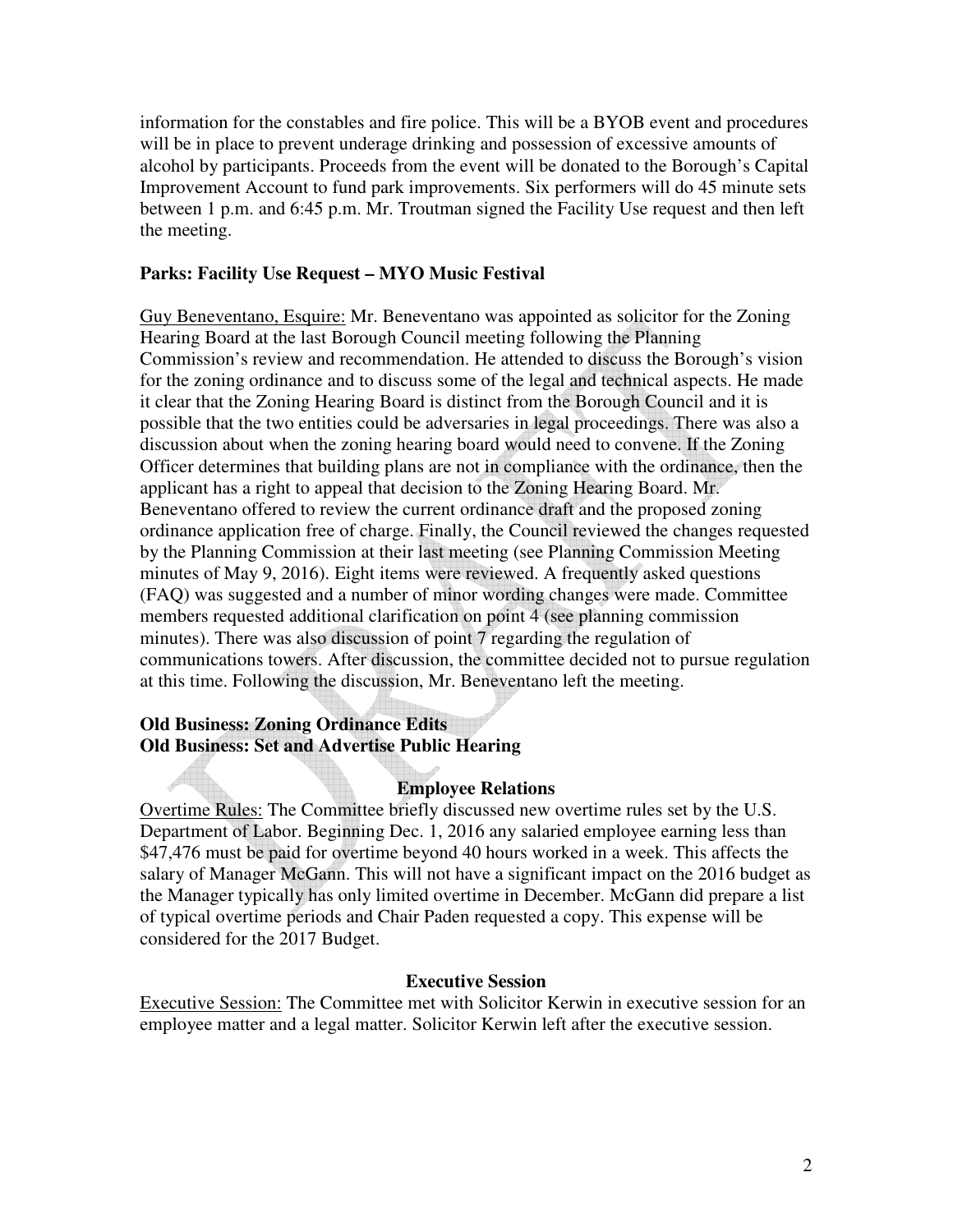### **Finance and Risk Management**

Facility Use Agreement Guidelines: In recent years, the Borough has entertained a number of facility use requests in which a formal agreement and liability insurance is not appropriate. After consulting with our insurance agent, McGann drafted a resolution setting Borough policies addressing when agreements and insurance are required. Committee members received a first draft via email and our insurance agent suggested two changes. Committee members were asked to review the draft further and send McGann any revisions by Friday, June 3.

Flood Insurance: The NFIP policy on the MYO restrooms is about to expire. The cost to renew is \$604 for \$16,000 coverage and \$2,000 deductible. As previously discussed, a private market policy from The Flood Insurance Agency costs \$556.74 and provided \$50,000 coverage with the same deductible.

### **Finance and Risk Management: Resolution No. \_\_\_\_\_: Facility Use Policy Finance and Risk Management: Flood Insurance – MYO Restrooms**

#### **Parks**

Wheelchair Swing: McGann presented a proposal to use funds donated in memory of Dr. Kreiser to purchase a park swing that is designed for folks in wheelchairs. Depending on the final cost, the Borough may approach MAWT to supplement some of the cost. McGann asked if the committee members had any objection to the idea so that he can proceed with getting additional spec's and prices. The committee had no objections.

Stage Rental Fee: A rental fee for the stage at Riverfront Park is not included in the current fee schedule. McGann recommend adding a fee of \$55 via resolution. The Committee directed that the public works crew assess the structural integrity of the stage as it has not been used in some time. If the stage is safe, Council will consider adding the fee.

Brush Pile Clean Up: Chair Dietz noted that the Borough received a larger than expected reimbursement from the health insurance consortium. He asked that the full Council consider using some of those funds to finish the clean up at the MYO Park brush pile.

# **Parks: Resolution No. \_\_\_\_ Stage rental fee Parks: MYO Park Recycle Site Clean Up**

### **Property**

Computer/IT Services: McGann reported that he was able to get pricing from one local business for IT Services. Mayor Ibberson added that Cpl. Wise is working on two other quotes.

### **Property: IT Service Quotes**